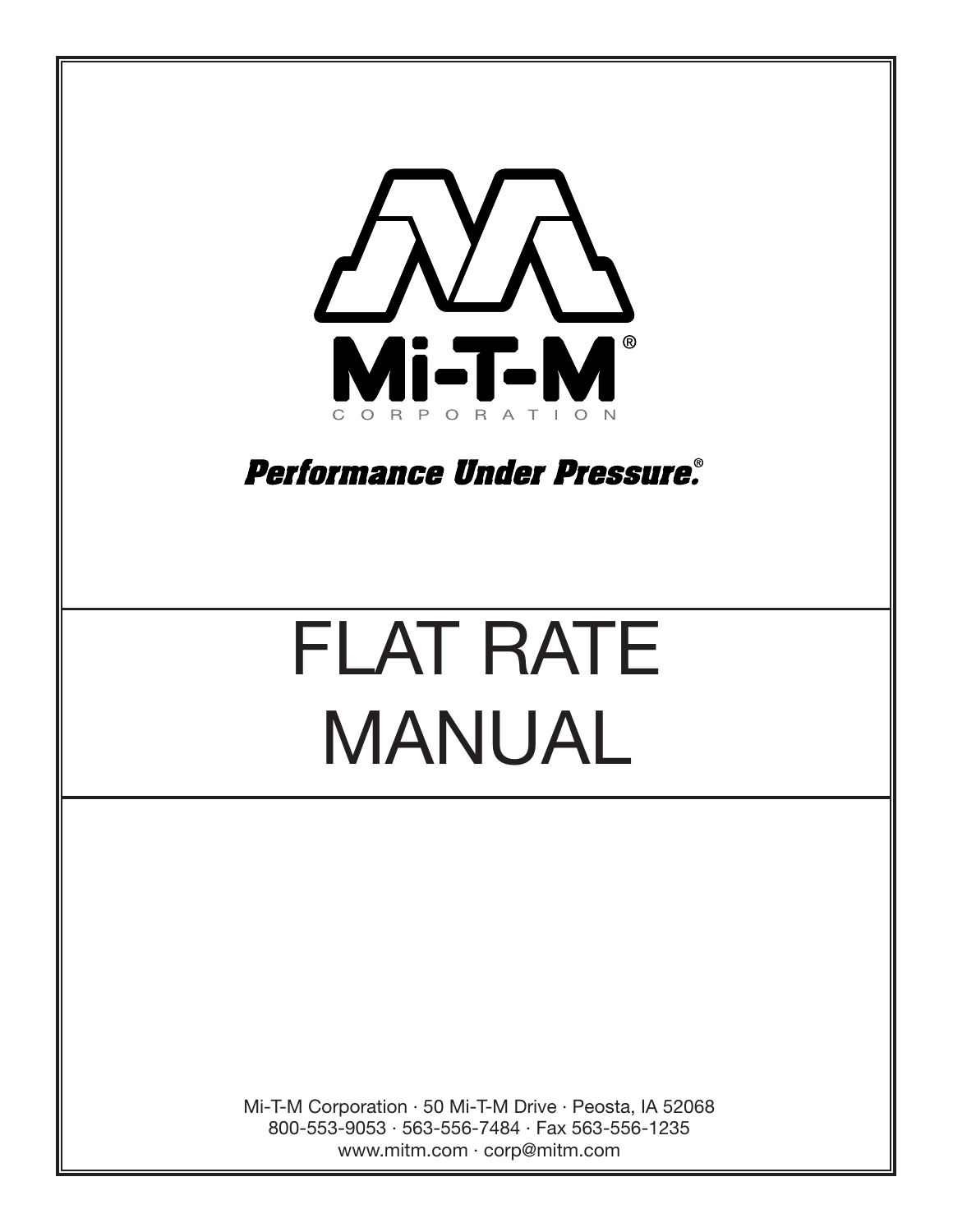# TABLE OF CONTENTS

| <b>Table of Contents</b>                                                             | Page No.       |
|--------------------------------------------------------------------------------------|----------------|
| Instructions for Use                                                                 | 3              |
| Introduction                                                                         | 3              |
| Mi-T-M Service Department Contact Information                                        | 3              |
| Cold and Hot Water Pressure Washers                                                  | $\overline{4}$ |
| Air Compressors                                                                      | 5              |
| Air Compressor/Generator Combinations & Air Compressor/Generator/Welder Combinations | 6              |
| <b>Portable Generators</b>                                                           | 7              |
| Portable Heaters                                                                     | 8              |
| Water Pumps                                                                          | 9              |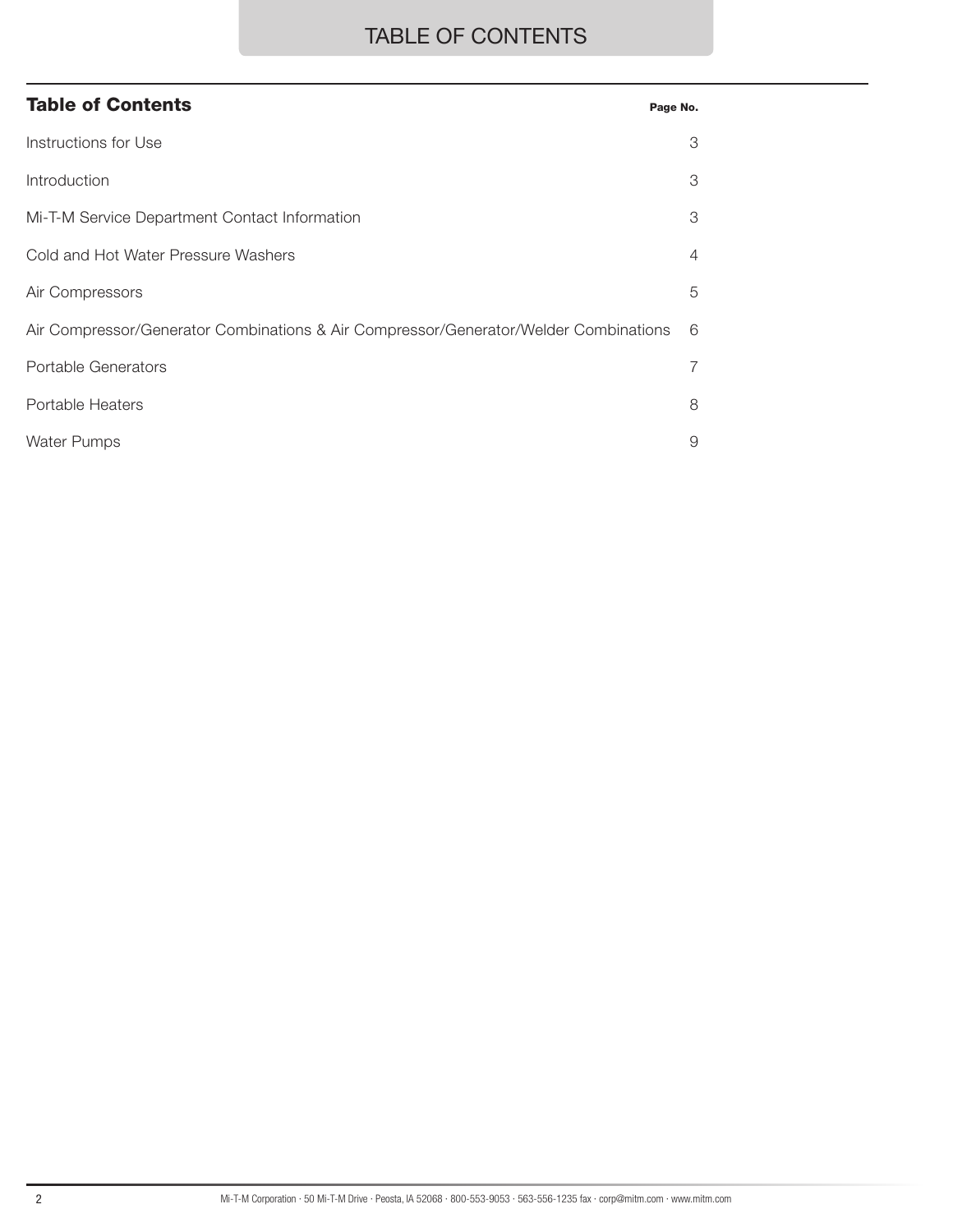#### Instructions for Use

- 1. Use the Table of Contents to find page and applicable product line for the repair.
- 2. Fill in the appropriate product line category on the Warranty Claim Form.
- 3. If there is no corresponding labor time, consult the Mi-T-M Technical Service Department. DO NOT arbitrarily fill in flat rate amount.
- 4. If requested on the Warranty Claim Form, you are eligible for 0.1 hour as reimbursement for processing each claim.
- 5. "R & R" means remove and replace.

#### Introduction

This Flat Rate Manual is provided to the Servicing Dealer as a method of calculating Warranty Claims as well as determining fair and reasonable repair charges to customers.

The rates in this manual are based on time required by skilled Service Technicians to make repairs, rates also take into consideration ready access to both standard and special tools as prescribed by Mi-T-M Corporation.

An attempt has been made in the development of this manual to list as many repairs as possible. However, should you encounter a situation that is not identified in this manual, contact the Mi-T-M Technical Service Department at the factory in Peosta, Iowa.

Every effort has been taken to ensure that all information is accurate at the date of publication. As we are improving products however, the information contained in this manual is subject to change.

#### Mi-T-M Corporation Technical Service Department Contact Information

For questions contact the Technical Service Department at 1-800-553-9053.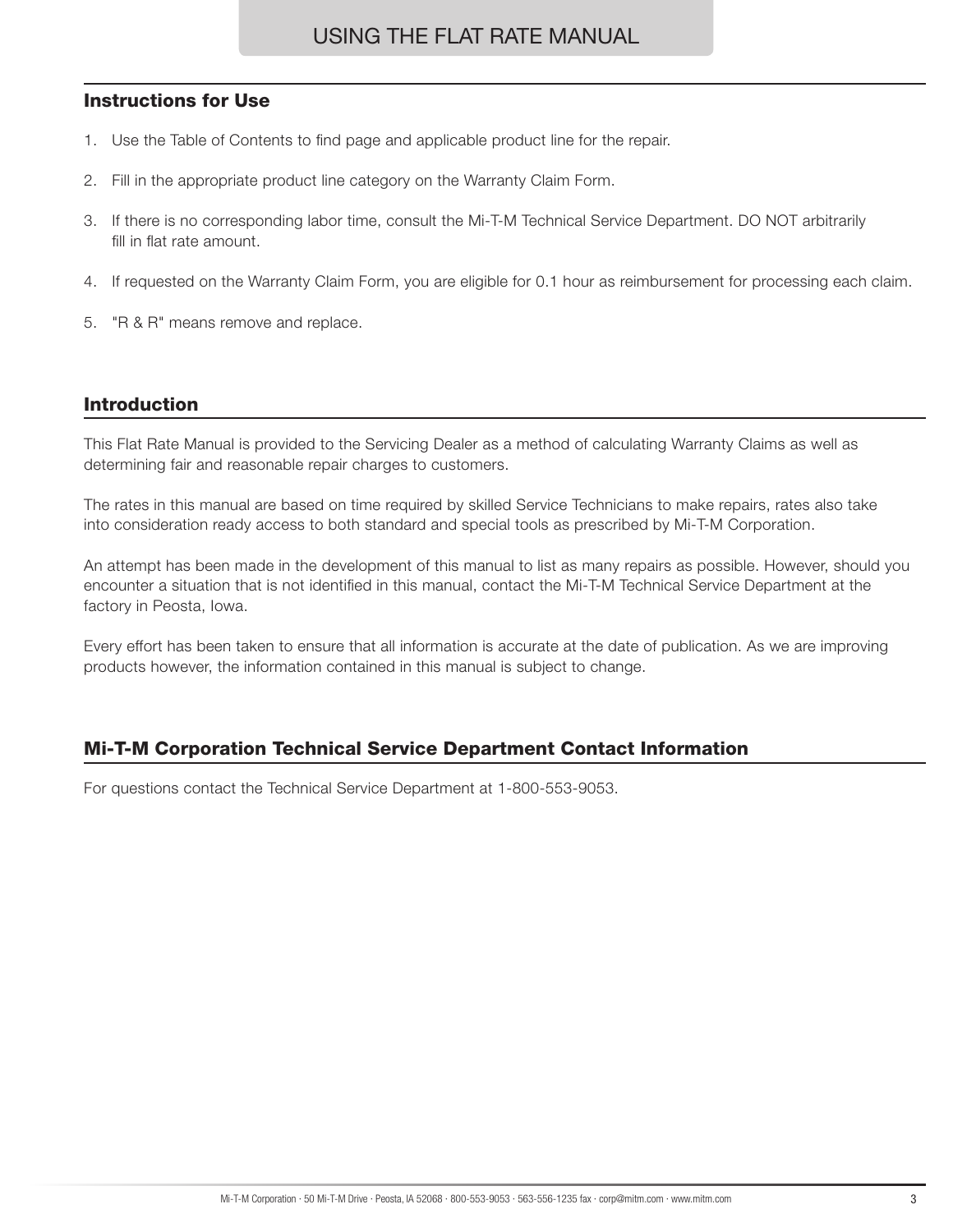# PRESSURE WASHERS

# Cold and Hot Water Pressure Washer

Equipment Repairs

| <b>Repair Job Description</b> | Repair<br>Time (hrs) | <b>Repair Job Description</b>           | <b>Repair</b><br>Time (hrs) | <b>Repair Job Description</b>                                                                  | <b>Repair</b><br>Time (hrs) |
|-------------------------------|----------------------|-----------------------------------------|-----------------------------|------------------------------------------------------------------------------------------------|-----------------------------|
| 24VAC Relay R & R             | 0.3                  | Fuel Pump Coupler R & R                 | 0.5                         | Rubber Isolator R & R                                                                          | 0.2                         |
| 24V Relay Base R & R          | 0.5                  | Fuel Pump R & R                         | 0.5                         | Soap Solenoid R & R                                                                            | 0.5                         |
| 3-Position Switch R & R       | 0.5                  | Fuel Solenoid Valve R & R               | 0.5                         | Soap Switch R & R                                                                              | 0.3                         |
| Axial Plate R & R             | 0.5                  | Fuel Tank Cleaning R & R                | 0.4                         | Shaft Keyway R & R                                                                             | 0.5                         |
| Axle R & R                    | 0.4                  | Fuel Tank R & R                         | 0.5                         | Solenoid Coil R & R                                                                            | 0.3                         |
| Base Plate R & R**            | 0.5                  | Fuel/Water Separator R & R              | 0.5                         | Spun Dome R & R                                                                                | 0.4                         |
| Belt Guard R & R              | 0.5                  | Gas Valve R & R                         | 1.0                         | Start/Stop Button R & R                                                                        | 0.5                         |
| Belt Tensioner R & R          | 0.5                  | Generator R & R*                        | 1.0                         | Stator Coil R & R**                                                                            | 1.0                         |
| Belts R & R                   | 0.5                  | GFCI/Cord R & R                         | 0.5                         | Step-Down X'Former R & R                                                                       | 0.5                         |
| Boiler R & R                  | 1.5                  | Handle R & R                            | 0.2                         | Strainer R & R                                                                                 | 0.1                         |
| Burner Coil R & R             | 1.0                  | Heat Dump Valve R & R                   | 0.2                         | Temp. Gauge R & R                                                                              | 0.4                         |
| Burner Flywheel R & R         | 1.0                  | Hex Cap R & R                           | 0.2                         | Temp. Switch R & R                                                                             | 0.5                         |
| Burner Head R & R             | 0.5                  | High Limit Switch R & R                 | 0.5                         | Throttle Control R & R                                                                         | 0.5                         |
| Burner R & R                  | 0.6                  | High Pressure Hose R & R                | 0.1                         | Tightener Bracket R & R                                                                        | 0.5                         |
| Burner Installation R & R     | 1.2                  | Hour Meter R & R                        | 0.3                         | Timer R & R                                                                                    | 0.3                         |
| Burner Motor R & R            | 0.5                  | Ignition Coil R & R                     | 0.7                         | Timer Base R & R                                                                               | 0.5                         |
| Burner Switch R & R           | 0.5                  | Ignition Control R & R                  | 0.5                         | Trigger Gun R & R                                                                              | 0.2                         |
| Burner/ASP Ring R & R**       | 1.0                  | Ignition/X'Former R & R                 | 0.5                         | Under Bracket R & R                                                                            | 0.3                         |
| Bypass/Inlet Hose R & R       | 0.2                  | Ignitor R & R                           | 0.4                         | Unloader R & R                                                                                 | 0.5                         |
| Cad Cell Relay R & R          | 0.5                  | Inlet Fitting R & R                     | 0.2                         | Unloader/Coil Hose R & R                                                                       | 0.3                         |
| Cad Cell Sensor R & R         | 0.5                  | LP Regulator R & R                      | 0.3                         | Valve Cap R & R                                                                                | 0.2                         |
| Capacitor R & R               | 0.3                  | Magnetic Starter R & R                  | 0.5                         | Valve Kit R & R                                                                                | 0.5                         |
| Chemical Line R & R           | 0.1                  | Metering Valve R & R                    | 0.3                         | Venturi Assembly R & R                                                                         | 0.3                         |
| Circuit Breaker R & R         | 0.3                  | Motor $R$ & $R^*$                       | 1.0                         | Wand R & R                                                                                     | 0.2                         |
| Coil/Outlet Hose/Pipe R & R   | 0.2                  | Needle Valve R & R                      | 0.5                         | Water Strainer R & R                                                                           | 0.2                         |
| Contactor R & R               | 0.5                  | Nozzle Line Assembly R & R              | 0.4                         | Wheel R & R                                                                                    | 0.2                         |
| Crankcase Cover R & R         | 0.3                  | Oil Seal-Crankshaft R & R <sup>**</sup> | 0.5                         | *This item expressly excluded under the terms set                                              |                             |
| Crankcase Gasket/Seal R & R   | 0.3                  | Oil Sight Glass R & R                   | 0.2                         | forth in the corresponding Statement of Warranty.                                              |                             |
| Crankshaft Bearing R & R**    | 0.7                  | On/Off Switch R & R                     | 0.5                         | **This item is considered a "Major Repair" and<br>requires pre-authorization from the factory. |                             |
| Discharge Fitting R & R       | 0.2                  | Packing Kit R & R                       | 0.5                         |                                                                                                |                             |
| Drive Coupler R & R           | 0.5                  | Panel Gauge or Meter R & R              | 0.4                         |                                                                                                |                             |
| Easy Start Valve R & R        | 0.3                  | Panel Lights R & R                      | 0.3                         |                                                                                                |                             |
| E.M.F. Complete R & R**       | 1.0                  | Piston Oil Seals R & R                  | 0.7                         |                                                                                                |                             |
| Electrodes R & R              | 0.5                  | Piston Screw R & R                      | 0.5                         |                                                                                                |                             |
| Engine R & R*                 | 1.0                  | Plunger R & R                           | 0.5                         |                                                                                                |                             |
| Flame Sensor R & R            | 0.3                  | Pop-off Valve R & R                     | 0.2                         |                                                                                                |                             |
| Float Tank Cleaning R & R     | 0.2                  | Pressure Switch R & R                   | 0.3                         |                                                                                                |                             |
| Float Tank R & R              | 0.5                  | Pulley Bushing R & R                    | 0.5                         |                                                                                                |                             |
| Float Valve R & R             | 0.5                  | Pulley R & R                            | 0.7                         |                                                                                                |                             |
| Flow Switch R & R             | 0.5                  | Pump R & R                              | 1.0                         |                                                                                                |                             |
| Fluid End (Head) R & R        | 0.5                  | Pump/Manifold Hose R & R                | 0.3                         |                                                                                                |                             |
| Fuel Line R & R               | 0.2                  | Pump Switch R & R                       | 0.3                         |                                                                                                |                             |
| Fuel Nozzle R & R*            | 0.4                  | Pump Mounting Flange R & R              | 0.5                         |                                                                                                |                             |
| Fuel Pump Bracket R & R       | 0.5                  | Quick Coupling R & R*                   | 0.2                         |                                                                                                |                             |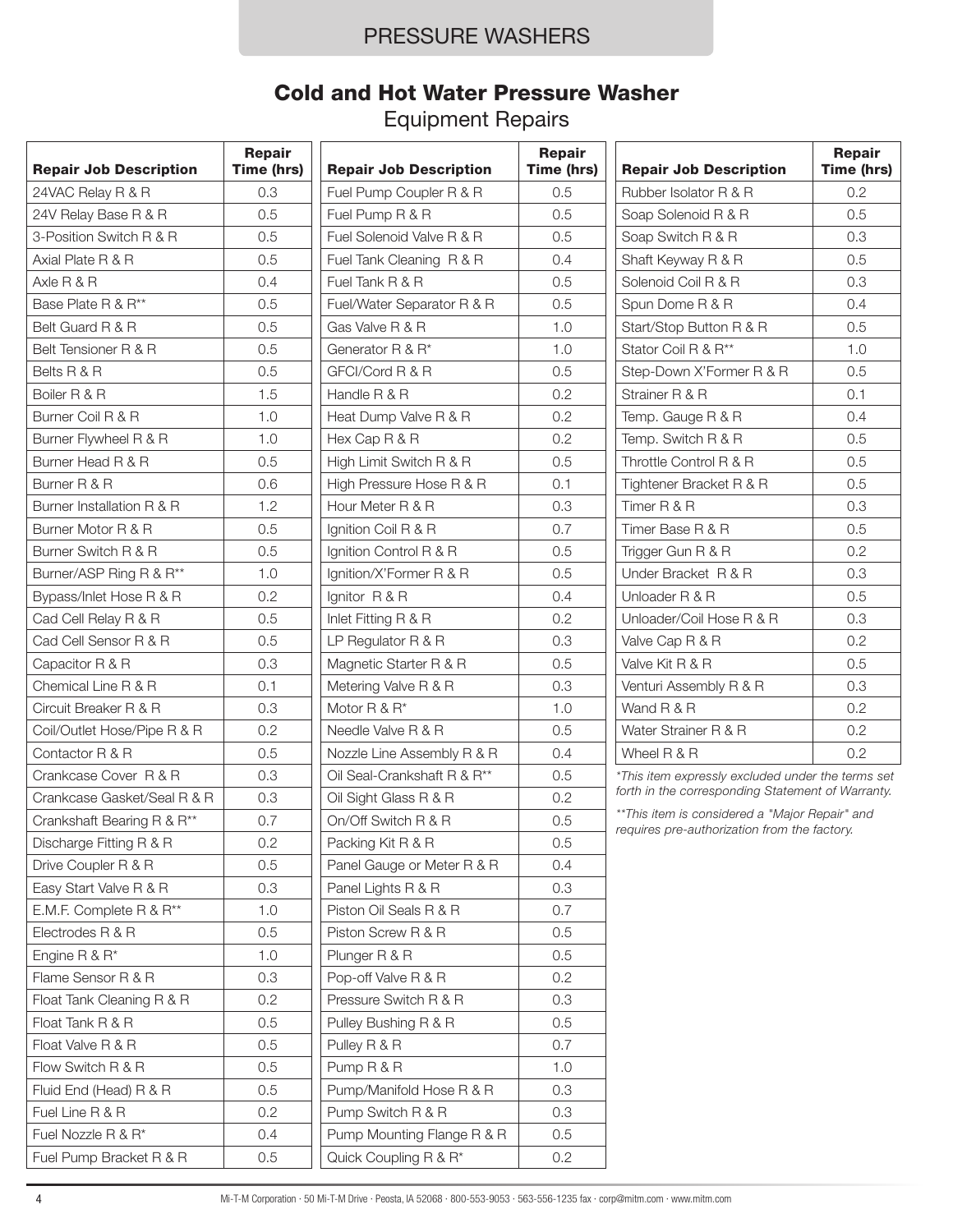#### AIR COMPRESSORS

#### Electric and Gasoline Air Compressor

Equipment Repairs

| <b>Repair Job Description</b>       | Repair<br>Time (hrs) |
|-------------------------------------|----------------------|
| Aftercooler R & R                   | 0.5                  |
| Air Filter R & R                    | 0.1                  |
| Axle R & R                          | 0.2                  |
| Ball Valve R & R                    | 0.2                  |
| Belt R & R                          | 0.2                  |
| Belt Guard R & R                    | 0.2                  |
| Compressor Pump R & R <sup>**</sup> | 1.0                  |
| Connecting Rod R & R**              | 0.5                  |
| Crankcase R & R                     | N/A                  |
| Crankshaft R & R                    | N/A                  |
| Cylinder Body R & R                 | 0.5                  |
| Cylinder Gasket R & R               | 0.5                  |
| Cylinder Head R & R                 | 0.5                  |
| Dipstick R & R                      | 0.1                  |
| Drain Valve R & R                   | 0.3                  |
| Engine R & R*                       | 1.0                  |
| Flywheel R & R                      | 0.3                  |
| Handle Grips R & R                  | 0.2                  |
| Intercooler R & R                   | 0.5                  |
| Motor R & R*                        | 1.0                  |
| Outlet Fitting R & R                | 0.2                  |
| Pilot Unloader R & R                | 0.5                  |
| Piston R & R                        | 0.7                  |
| Piston Rings R & R                  | 0.7                  |
| Pressure Gauge R & R                | 0.3                  |
| Pressure Hose R & R                 | 0.3                  |
| Pressure Line/Copper R & R          | 0.3                  |
| Pressure Regulator R & R            | 0.5                  |
| Pressure Relief R & R               | 0.3                  |
| Pressure Switch R & R               | 0.5                  |
| Pulley R & R                        | 0.3                  |
| Receiving Tanks R & R <sup>**</sup> | 1.0                  |
| Rubber Isolator R & R               | 0.5                  |
| Tank Check Valve R & R              | 0.3                  |
| Throttle Control R & R              | 0.5                  |
| Valve Plate Assembly R & R          | 0.5                  |
| Valves R & R                        | 0.5                  |
| Wheel R & R                         | 0.2                  |

*\*This item expressly excluded under the terms set forth in the corresponding Statement of Warranty.*

*\*\*This item is considered a "Major Repair" and requires pre-authorization from the factory.*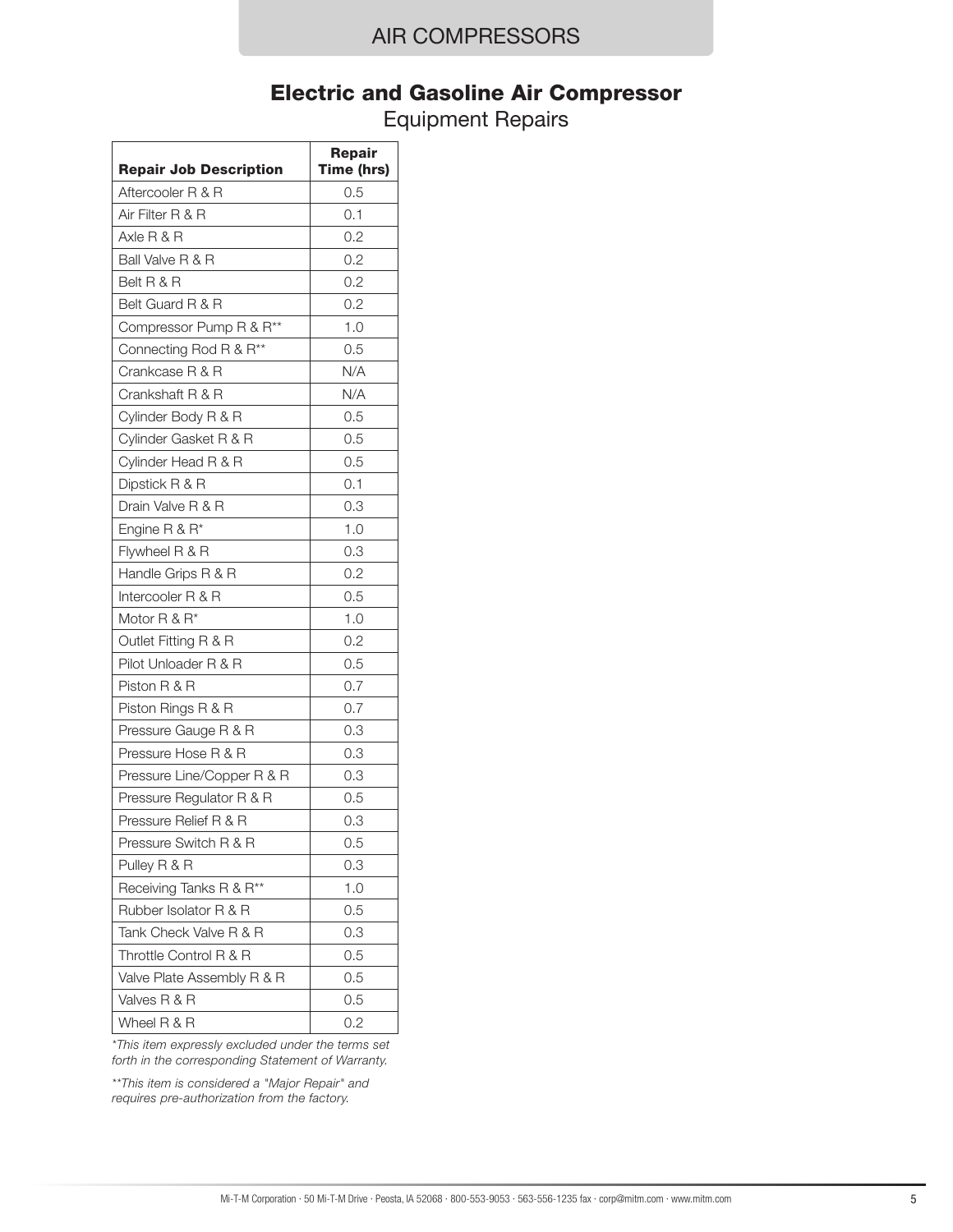#### COMBINATION UNITS

## Air Compressor/Generator Combination and Air Compressor/Generator/Welder Combination

| <b>Repair Job Description</b>       | <b>Repair</b><br>Time (hrs) | <b>Repair Job Description</b>                     | <b>Repair</b><br>Time (hrs) |
|-------------------------------------|-----------------------------|---------------------------------------------------|-----------------------------|
| Aftercooler R & R                   | 0.5                         | Intercooler R & R                                 | 0.5                         |
| Air Filter R & R                    | 0.1                         | Motor $R$ & $R^*$                                 | 0.5                         |
| Alternator R & R                    | 1.0                         | Muffler R & R                                     | 0.5                         |
| Axle R & R                          | 0.2                         | Outlet Fitting R & R                              | 0.2                         |
| Ball Valve R & R                    | 0.2                         | Outlets R & R                                     | 0.5                         |
| Belt R & R                          | 0.2                         | Pilot Unloader R & R                              | 0.5                         |
| Belt Guard R & R                    | 0.2                         | Piston R & R                                      | 0.7                         |
| Circuit Breaker R & R               | 0.5                         | Piston Rings R & R                                | 0.7                         |
| Compressor Pump R & R <sup>**</sup> | 1.0                         | Power Supply R & R                                | 0.5                         |
| Connecting Rod R & R <sup>**</sup>  | 0.5                         | Pressure Gauge R & R                              | 0.3                         |
| Crankcase R & R                     | N/A                         | Pressure Hose R & R                               | 0.3                         |
| Crankshaft R & R                    | 1.0                         | Pressure Line/Copper R & R                        | 0.3                         |
| Cylinder Body R & R                 | 0.5                         | Pressure Regulator R & R                          | 0.5                         |
| Cylinder Gasket R & R               | 0.5                         | Pressure Relief R & R                             | 0.3                         |
| Cylinder Head R & R                 | 0.5                         | Pressure Switch R & R                             | 0.5                         |
| Dipstick R & R                      | 0.1                         | Pulley R & R                                      | 0.3                         |
| Drain Valve R & R                   | 0.3                         | Receiving Tanks R & R <sup>**</sup>               | 1.0                         |
| Engine R & R*                       | 0.5                         | Rubber Isolator R & R                             | 0.5                         |
| Flywheel R & R                      | 0.3                         | Throttle Control R & R                            | 0.5                         |
| Frame R & R                         | 2.0                         | Valve Plate Assembly R & R                        | 0.5                         |
| Handle Grips R & R                  | 0.2                         | Valves R & R                                      | 0.5                         |
| Idle Board R & R                    | 0.5                         | Wheel R & R                                       | 0.2                         |
| Idle Solenoid R & R                 | 0.5                         | *This item expressly excluded under the terms set |                             |

Equipment Repairs

*\*This item expressly excluded under the terms set forth in the corresponding Statement of Warranty.*

*\*\*This item is considered a "Major Repair" and requires pre-authorization from the factory.*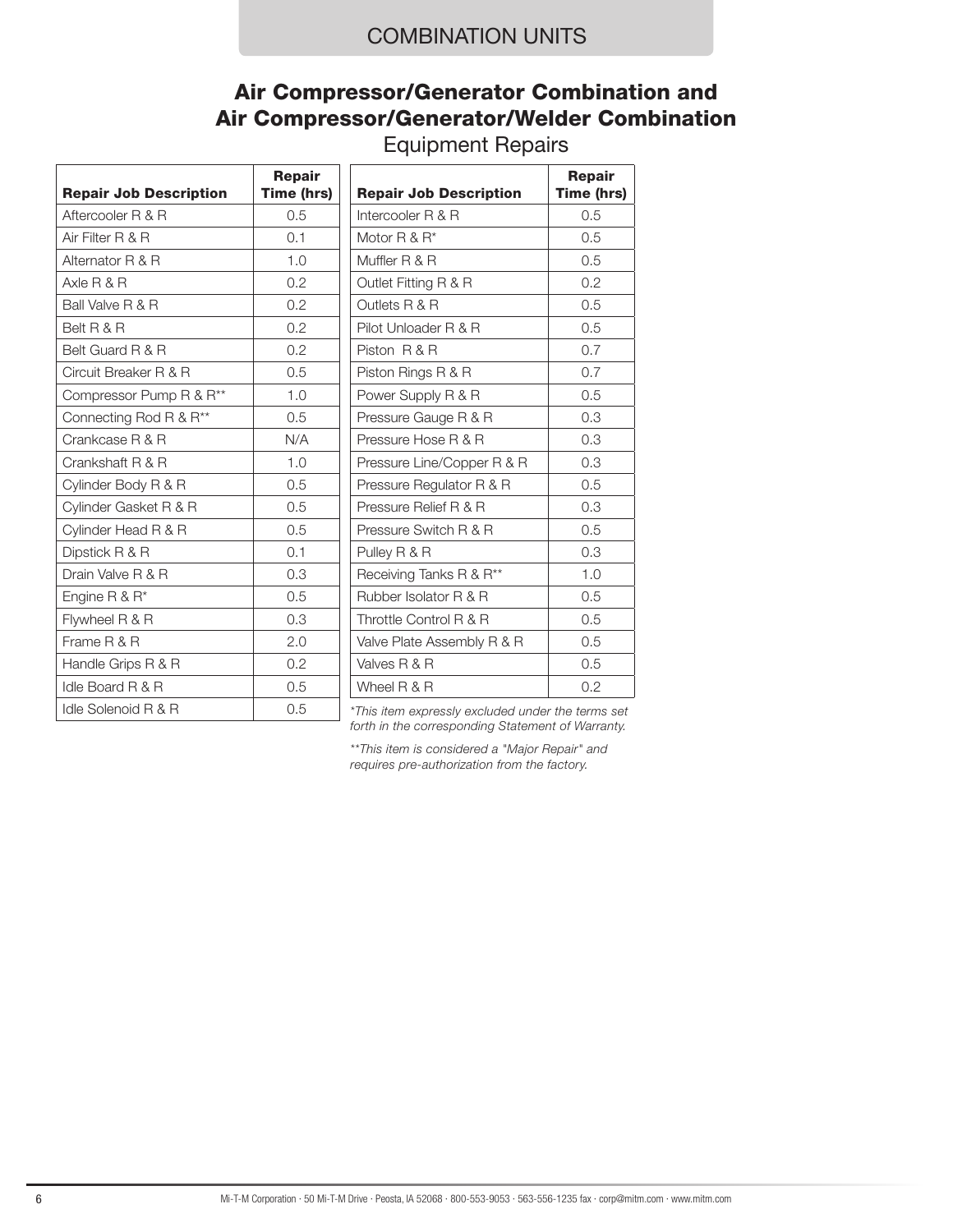## PORTABLE GENERATORS

#### Gasoline and Diesel Portable Generator

Equipment Repairs

| <b>Repair Job Description</b> | Repair<br>Time (hrs) |
|-------------------------------|----------------------|
| Alternator R & R              | 1.0                  |
| Circuit Breaker R & R         | 0.5                  |
| Engine R & $R^*$              | 1.0                  |
| Frame R & R**                 | 2.0                  |
| Fuel Shut-off R & R           | 0.3                  |
| Fuel Tank R & R               | 0.7                  |
| Hour Meter R & R              | 0.5                  |
| Idle Board R & R              | 0.5                  |
| Idle Solenoid R & R           | 0.5                  |
| Isolator Mounts R & R         | 0.5                  |
| Muffler R & R                 | 0.5                  |
| Outlet R & R                  | 0.5                  |
| Wheel R & R                   | 0.2                  |
| Volt Meter R & R              | 0.5                  |

*\*This item expressly excluded under the terms set forth in the corresponding Statement of Warranty.*

*\*\*This item is considered a "Major Repair" and requires pre-authorization from the factory.*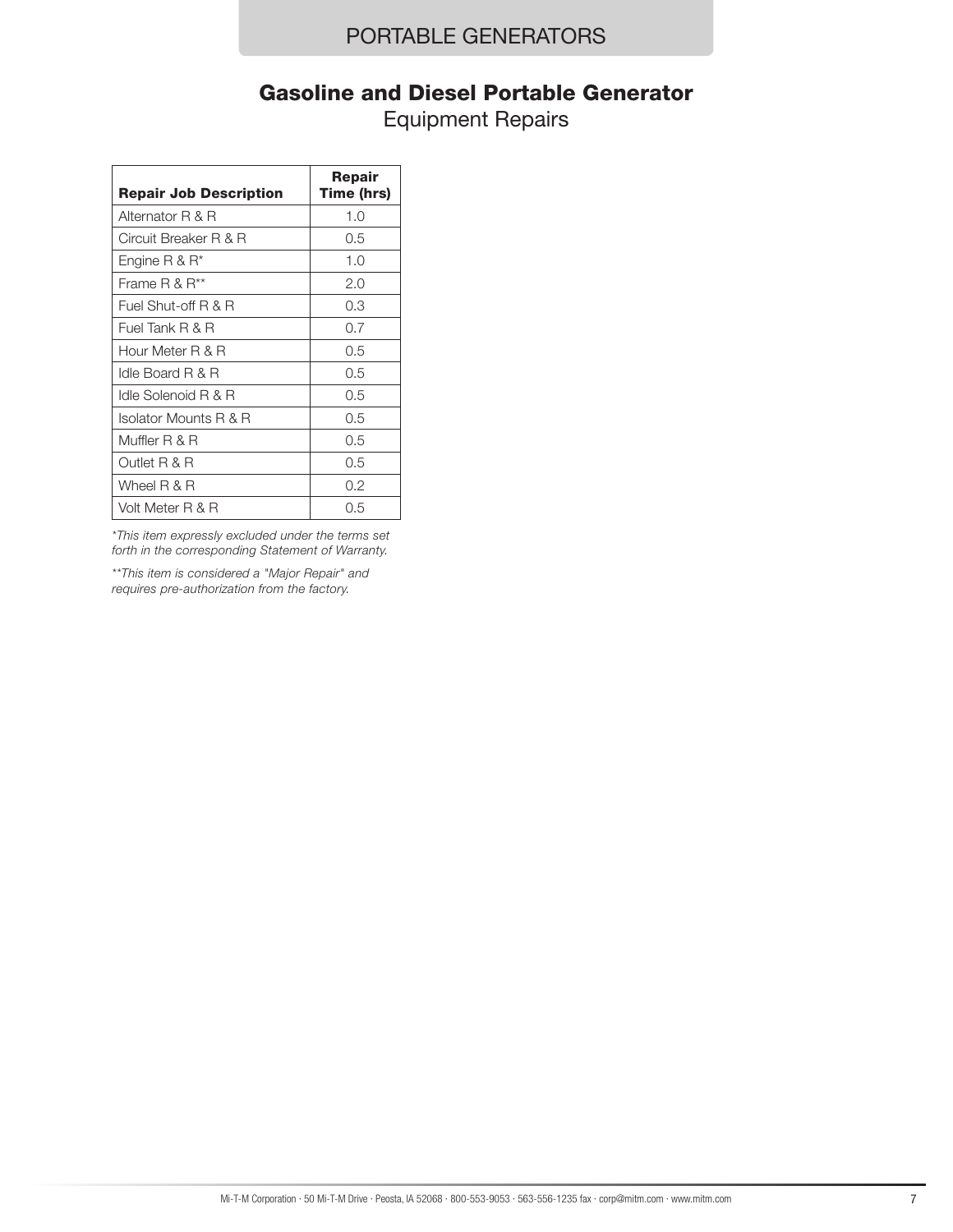## PORTABLE HEATERS

# Kerosene Forced Air, Propane Forced Air, Indirect, Direct, Convection and Radiant

Equipment Repairs

| <b>Repair Job Description</b> | Repair<br>Time (hrs) |
|-------------------------------|----------------------|
| Air Line/Fuel Line R & R      | 0.5                  |
| Axle R & R                    | 0.3                  |
| Burner Head R & R             | 0.5                  |
| Capacitor R & R               | 0.3                  |
| Combustion Chamber R & R      | 1.0                  |
| Fan Guard R & R               | 0.3                  |
| Fuel Filter R & R             | 0.3                  |
| Fuel Nozzle R & R             | 0.5                  |
| Fuel Tank R & R $*$           | 1.0                  |
| Gauge R & R                   | 0.2                  |
| Handle R & R                  | 0.3                  |
| Hose Barb R & R               | 0.3                  |
| Igniter/Spark Plug R & R      | 0.5                  |
| Ignition Transformer R & R    | 1.0                  |
| Main PCB R & R                | 0.5                  |
| Motor Fan R & R               | 0.3                  |
| Motor Pump Assembly R & R     | 0.5                  |
| Rotor Assembly R & R          | 0.5                  |
| Temp. Sensor Wire R & R       | 0.4                  |
| Top Shell R & R               | 0.3                  |
| Wheel R & R                   | 0.2                  |
| Wheel Support Frame R & R     | 0.3                  |

*\*This item expressly excluded under the terms set forth in the corresponding Statement of Warranty.*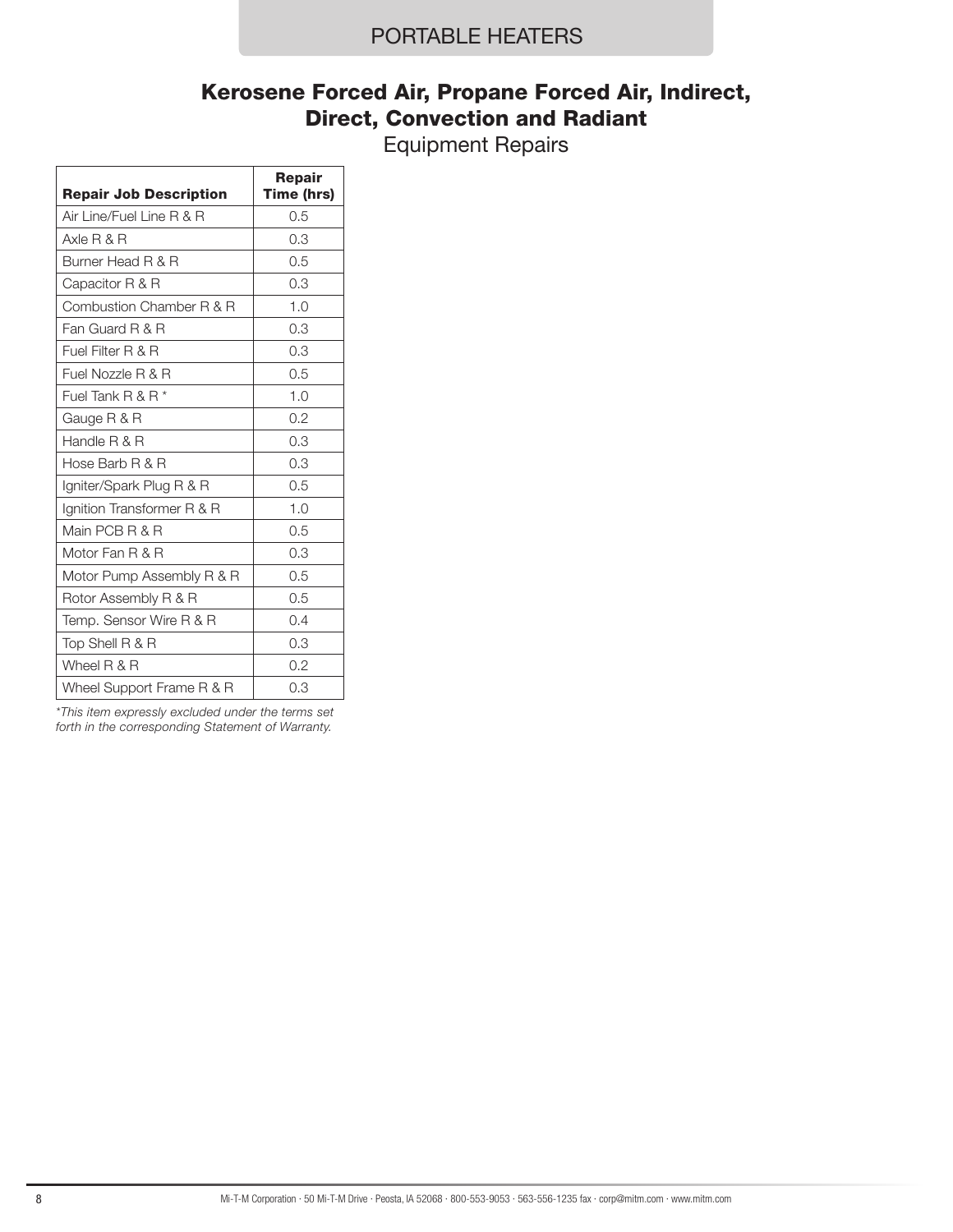# WATER PUMPS

# Semi-Trash & Centrifugal Pumps

Equipment Repairs

| <b>Repair Job Description</b> | Repair<br>Time (hrs) |
|-------------------------------|----------------------|
| Check Valve Inlet R & R       | 0.25                 |
| Diffuser R & R                | 0.5                  |
| Engine Flange R & R           | 0.75                 |
| Engine R & R                  | 1.O                  |
| Frame R & R                   | 1.0                  |
| Gasket-Pump Discharge R & R   | 0.3                  |
| lmpeller R & R                | 0.5                  |
| Inlet Flange R & R            | 0.25                 |
| Mechanical Seal R & R         | 0.75                 |
| Outlet Flange R & R           | 0.3                  |
| Pump Body R & R               | 0.5                  |
| Pump R & R                    | 1.0                  |
| Shaft Key R & R               | 0.5                  |